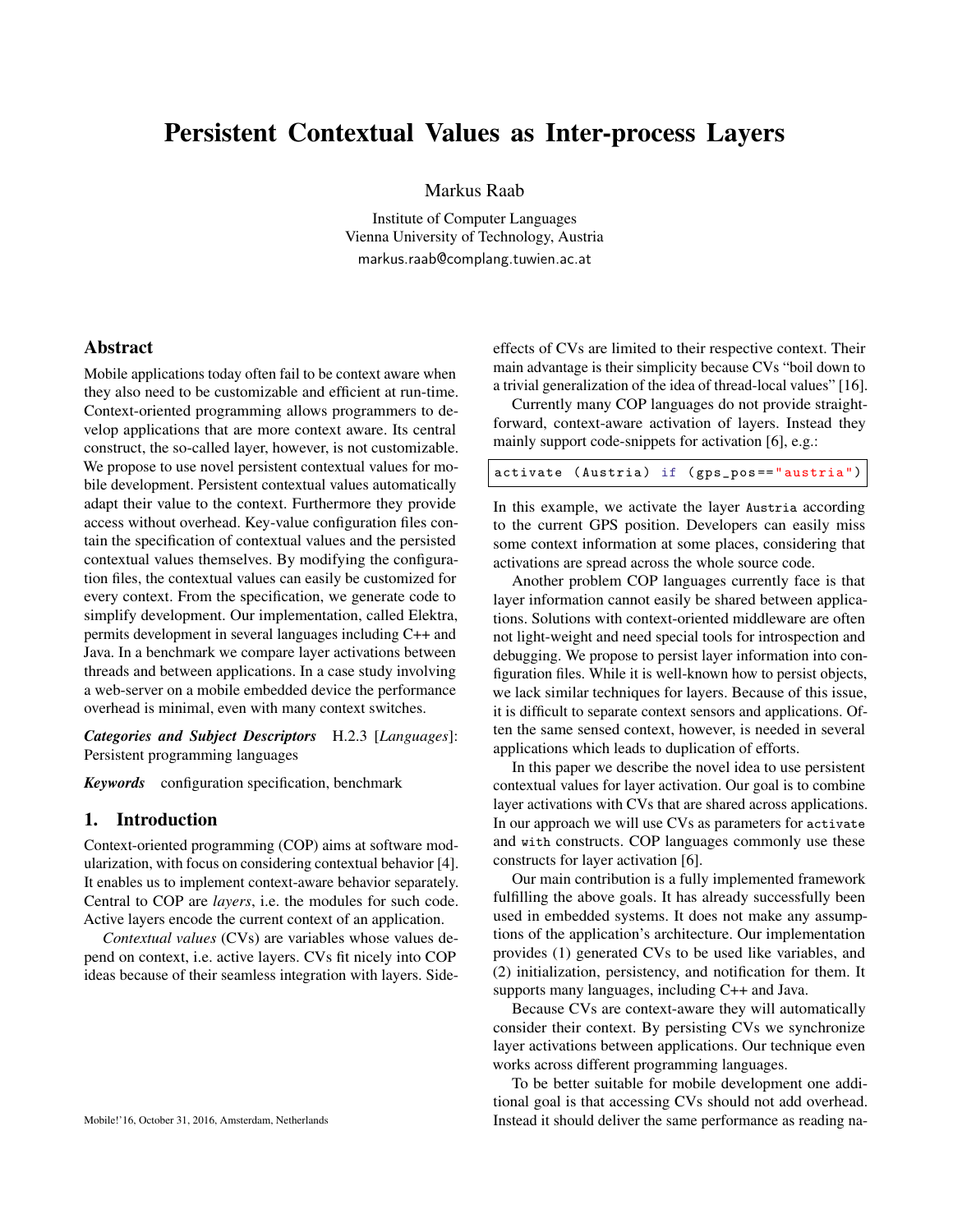tive variables. Thus our approach relies on explicit activation and a cache for every CV [\[14\]](#page-7-3).

We avoid the if in the Austria layer activation above. Instead we would activate the contextual value position:

```
activate ( position )
```
This way, due to CV semantics, contexts of position are automatically considered. The contextual value would be persistent and shared between applications. When a context sensor has new information available, other applications would be notified via our framework.

For example, think about internationalized software. CVs help us to easily show correct translated messages. Currently, however, we have to activate the correct layers in every COP application individually. There was no easy way for one application to tell all other applications that the language has changed. We want to be able to activate layers with CVs:

```
1 void greet (Person & p, Language & lang) {
2 p. activate (lang)
3 cout \lt\lt p. greeting \lt\lt endl;
4 }
```
A code generator yields the classes Person and Language. They implement CVs semantics. In the Line 2 we activate the contextual value lang. A previously persisted value initializes CVs at application startup. This initialization provides sensible defaults changeable by user settings or context.

We answer the following research questions:

- RQ1 : How can contextual values be used for layer activation? Which limitations does it have?
- RQ2 : What are the costs of inter-process layer activation?

The questions are significant because it is common that we face a number of applications and programming languages in our system. Such a combination, however, currently is not well supported by COP. Our idea is not only feasible but practical as demonstrated by a prototype.

The paper is structured as follows: In Section [2](#page-1-0) we explain the background. In Section [3](#page-2-0) we elaborate our approach and in Section [4](#page-4-0) we evaluate it. After considering related work in Section [5,](#page-6-0) we conclude in Section [6.](#page-6-1)

# <span id="page-1-0"></span>2. Background and Syntax

We implemented our approach as tool called Elektra. In this section we will explain the essence and syntax previous versions of Elektra. Earlier versions lacked possibilities to use CVs for activations and needed extra layer specifications.

CVs are very useful to interact with a program execution environment (PEE), i.e. configuration files and environment variables. CVs ensure that the context always is taken into account when accessing the PEE. PEE is an elegant way to persist CVs: we write key-value pairs into configuration files.

For PEE the performance focus lies on retrieving values. Modification of the PEE is usually only done manually

by users when they change settings. Thus, when changing PEE, proper validation is more important than performance. In earlier work we demonstrated that PEE can be tightly integrated with CVs [\[10,](#page-7-4) [14\]](#page-7-3). We propose the adoption of PEE as CV storage and maintain the goal to have fast access when reading CVs.

In our approach, a small library abstracts from syntax and location of the configuration files. Elektra uses the PEE, such as configuration files, to initialize contextual values. Elektra supports over 190 configuration file formats, including INI, XML and JSON formats. In this paper we will use a simple key-value syntax to illustrate the content of the key-value database. To easily distinguish configuration and its specification in this paper, we use:  $(1)$  assignment with = for configurations containing the values of every CV, (2) keys written in  $[]$  and assignment with  $:=$  only for specifications:

```
path/key=value
2 [path/key]
3 property1 := propvalue1
4 property2 := propvalue2
```
In the first line of the example above we *configure* the option identified with the key path/key. As hierarchy separator we use /. The key key is below path and has the value value. In lines 3 and 4 we specify two properties for the same key path/key: they are called property  $N$  and have respective values propvalue $N$ . The key, value and the properties are stored in the key-value database, for example:

```
1 / \frac{\ast}{\ast}/person/greeting=Hi!
2 / german / * / person / greeting = Guten Tag!
  / german/austria/ person/greeting=Servus!
```
In this example, the CV has 3 different possible values with  $*$  as wildcard expression. Furthermore, within the same configuration files, we can also *specify* contextual values. For example, we specify the CV greeting:

|                | l [/%language%/%country%/person/greeting] |
|----------------|-------------------------------------------|
|                | $2$ type:=string                          |
| 3 <sup>1</sup> | description:=hello in all languages       |

The respective key in Line 1, i.e. the full string within [], is a contextual value's name. Lines 2-3 further specify the contextual value with  $:=$  assignment. Here we specify that the CV greeting has the type string. In Elektra a codegenerator synthesizes context-aware classes using contextual value specifications. The tool generates the code for the underlying CV-classes Person and Greeting.

Often it is useful to give layers a name [\[6\]](#page-7-2). Our approach consistently gives every layer a name, written within []. All generated classes are nested in one hierarchy with / as root.

A single CV has many values for each context. In the specification strings enclosed in %...%, e.g. %language%, are placeholders for layer values. For contextual interpretations we substitute the placeholders with values given by layers. Unique keys to lookup individual values are determined by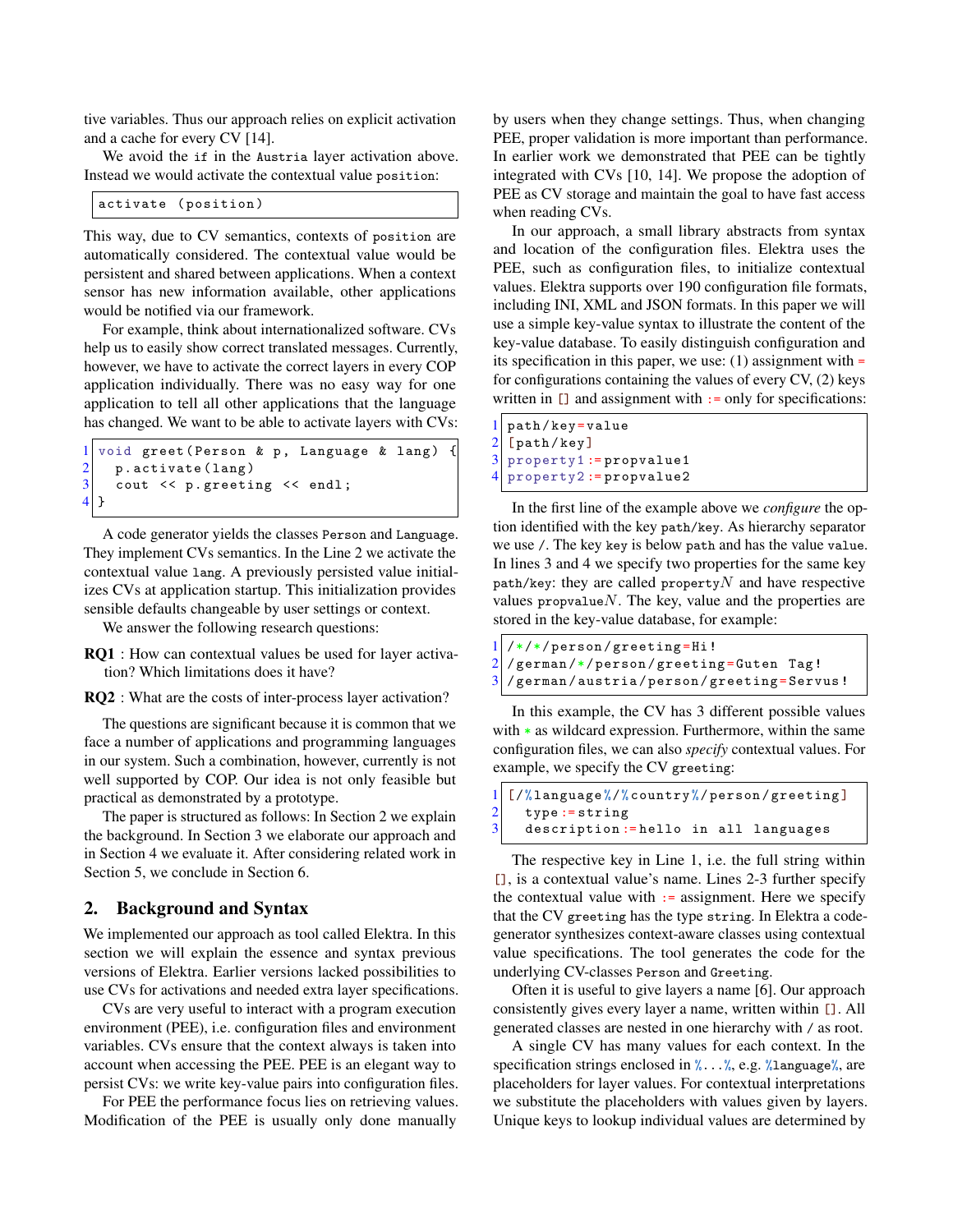substituting all placeholders with values from the layers. We use these keys to lookup values in the configuration files.

When no layer was found, the  $\ast$  in the configuration file will match. The character means that the layer is inactive or empty. In the above example, if the only active layer is language with the value german, an instance of the class Greeting has the value Guten Tag!.

Developers directly utilize the contextual values in their own code. CVs are used in the same way as variables. As example we extend our previous C++ snippet:

```
1 void visit (Person & p) {
2 p.context (). with < CountryAustriaLayer >()<br>3 with < Language GermanLayer >() ([k] {
        3 . with < LanguageGermanLayer >()([&] {
4 cout << "visit " << ++p.visits
5 \leq " in "
6 <br> \leq p. context () ["country"]
7 \lt\lt ": " \lt\lt p.greeting \lt\lt endl;
\begin{bmatrix} 8 \\ 9 \end{bmatrix}} } };
  9 }
```
The Person-object p is a contextual value passed via reference parameter on Line 1. Dynamically scoped context is specified via the with construct in lines 2 and 3. CountryAustria and LanguageGerman are layers, but not persistent contextual values. Within the dynamic scope of the block after with statements, the content of CVs can differ.

For example, when we modify the nested contextual value visits in Line 4, the changes are only visible within the with block. In Line 8, the previous values are restored.

Our approach has introspection capabilities. We easily can inquiry layer information as done in Line 6. The introspection is useful for debugging and assertions [\[14\]](#page-7-3).

The issue with the former approach is the implementation of the layers used in lines 2 and 3. The previous approach forced us to implement a layer for every contextual variation. Developers needed to manually implement features such as thread safety, contextual awareness and persistence for every layer. With many layers for highly-dynamic context-aware applications their implementation can be a burden. In this paper we describe how we can avoid this extra effort and exclusively use CVs specified in configuration files.

## <span id="page-2-0"></span>3. Inter-process Layers

We extend Elektra with the possibility to directly activate CVs. We consider a layer to be active, when a CV is non-empty. As side-effect, this idea enables inter-process activation of layers because of the persistency of CVs. To synchronize layers with CVs we lack two essential features:

- We need an intra-process notification which allows us to update the context of CVs when other CVs, representing layers, change.
- We need an inter-process notification to know when to reread configuration files.

#### 3.1 Contextual Activation

One of the main benefits of activation of CVs is that we automatically get contextual activation. We do not have to worry for every activation if every dependent context is considered. For example, we have the following CVs:

```
[/ location]
2 type:= Position
3 description:=GPS position
4 [/%location%/country]
5 type:= string
```
And we want to successively activate these CVs:

```
1 void greet (Person & p, Country & country
2 Location & location) {
3 p. activate (country);
4 p. activate (location);
5 cout \lt\lt p. greeting \lt\lt endl;
6}
```
If location and country were layers as described in background exactly these layers would be activated in the given order. This means that the activation in Line 3 will not consider the location activated in Line 4.

But because location and country are CVs, they take context into account and the activations influence each other. In this example after the activation of location, country will be updated according the new position. Line 4 will also update the Country layer according to the established context.

For example, if location is an empty string, no layer is activated. With symbolic links in the CVs specification [\[11\]](#page-7-5) one can implement even more complex scenarios. In Line 5 the greeting will be according to local customs or some default if the CVs country and location are inactive.

The value of CVs usually is determined by context sensors that run as separate active processes. Their task is to track lowlevel sensor values such as GPS and pool them to high-level context as needed by other processes. The main advantage of this approach is the reuse of context information and the decoupling between processes.

## 3.2 Specification

For convenience we decided that by default the last part (separated with /) of the key is the layers' name. We already established that the keys are specified within []. This convention gives most CVs an appropriate layer name:

# 1 [/%language%/country]

In above example, the CV-class Country will automatically have the layer name country when activated. In some situations the last part of the name is not the right choice. For example, we use a country code to determine a country:

```
1 [/%language%/country/code]
2 type: = string
    layer / name := country
```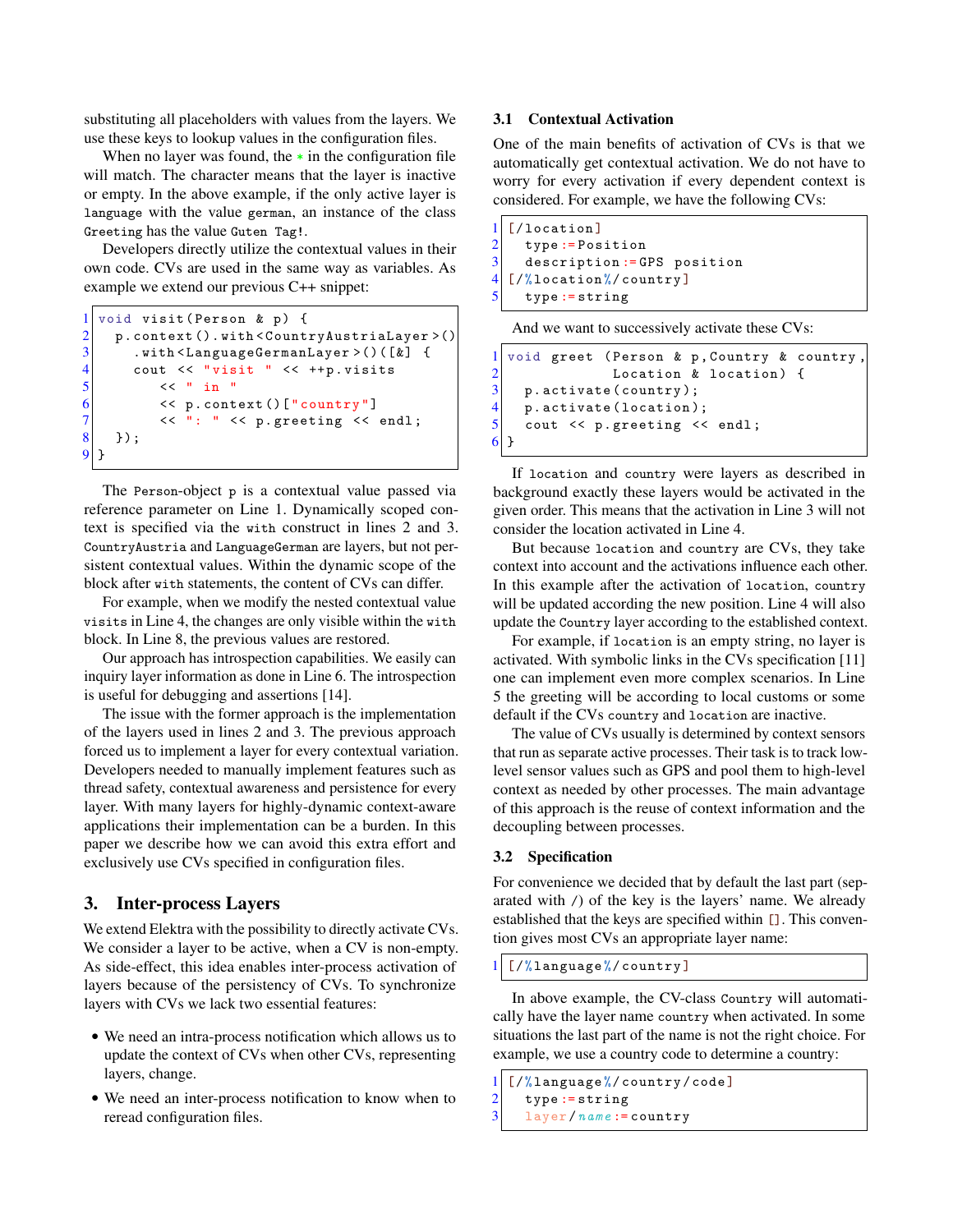Layer names, unlike CV-classes, do not provide a hierarchy. We likely do not want the layer to be named code, thus we rename it to country as specified by layer/name. Then activation of such a CV activates the layer country.

#### 3.3 Intra-process Notification

In previous versions of Elektra it was assumed that every change of a CV is caused by the assignment to a CV. In this extension we avoid this assumption. We introduce a reload mechanism when the underlying persistent CVs change.

We implement such a mechanism by an intra-process notification. For this functionality we use the observer pattern. The CVs act as observers, the context is the concrete subject. For in-memory synchronization the method sync can be used:

```
1 void doSync (Country const \varepsilon ) {
2 \mid kdb.get (c.values ());
3 c. context (). sync ();
4 // c and other CV are updated
5 // and different layers are active
6}
```
In Line 2 we fetch all values for every context from the configuration files. In Line 3 we call the in-memory update of all CVs to reload their value. The sync invocation also makes sure that the correct layers are active.

The persistency layer has two further methods for synchronization in both directions: With kdb.get modified configuration files are parsed, with kdb.set changes are written to the configuration files. This way the application developer decides about the behavior in the case of conflicts. Because a three-way merge is the most-requested behavior, a convenience API exists for this case.

Because we want CVs to act as layers we cannot update the observers in an arbitrary order. Instead we need to consider the dependencies between CVs. CVs with placeholders depend on CVs that have the placeholders name as their layer name. For example, Country needs to be updated before Location because Country has %location% as dependency.

We start by updating CVs that do not have dependencies. Then we update CVs that are dependent on layers that were updated before. Elektra solves this ordering problem with a topological sort based on Kahn [\[5\]](#page-7-6).

Because in our approach hooks can be registered to be executed on layer activation [\[10\]](#page-7-4), users might need a specific order. Thus users can describe a specific order of activation. For example:

```
1 [/country]
2 layer/order:=0
3 [/ language]
4 layer/order:=1
```
In the example, no dependency is given. Thus any order would be correctly topological sorted. But because of the users preference in layer/order, country is activated before language. This way the user can be sure that country

hooks would be executed before language hooks. If the layer/order conflicts with topological sort, layer/order can only be fulfilled partly and a warning is emitted.

With layers and CVs as completely separate concepts cycles were not possible: CVs depended on layers, but not the other way round. An issue of our approach is that we introduce potentially cyclic dependencies. For example:

```
1/% country % / language]
2 type := string
3 [/%language%/country]
    type := string
```
If we activate country we would need the value of the current language layer and vice-verse. Note that layer/order introduced before does not help with this issue. With specific values stored, every activation leads to toggling values:

```
1 / swiss / language =de
2 / luxembourg / language=fr
3 / fr/country=swiss
4 / de / country = luxembourg
```
Such cycles usually stem from design errors and are unwanted. In our approach we prohibit such cycles. We introduce a limitation that causes some previously valid specification files to be rejected. These cases can already be detected when parsing the specification. If the specification nevertheless is faulty, the user will receive a run-time exception.

## 3.4 Synchronization Points

Because CVs are frequently accessed, we want to avoid any overhead when reading the value of CVs. We achieve this behavior by requiring the developer to define synchronization points. At synchronization points new values are pushed to CVs using the observer pattern. Only during synchronization points performance overhead occurs. Otherwise reading CVs has the same overhead as accessing native variables [\[14\]](#page-7-3). Another advantage of explicit synchronization points is that the user has full control over costs occurring in the program.

Making synchronization points explicit might seem to be cumbersome to program. But in practice it is often obvious where synchronization should occur: when a user starts a new interaction. With a use-case-based software engineering approach one can systematically find all such places. Forgetting about a synchronization point will only affect the specific interaction. In mostly single-threaded applications, which do not sense context itself, it is even simpler: one only synchronizes the main-thread when the application is notified.

The synchronization points define when intra-process updates will take place. The context will push all changes to the respective CVs. For example:

```
1 void userInteraction (Accuracy const \alpha a)
2 a. context (). sync (); // a might change
3 for (long i=0; i<a; ++i) {
4 /* a does not change here */ }
5}
```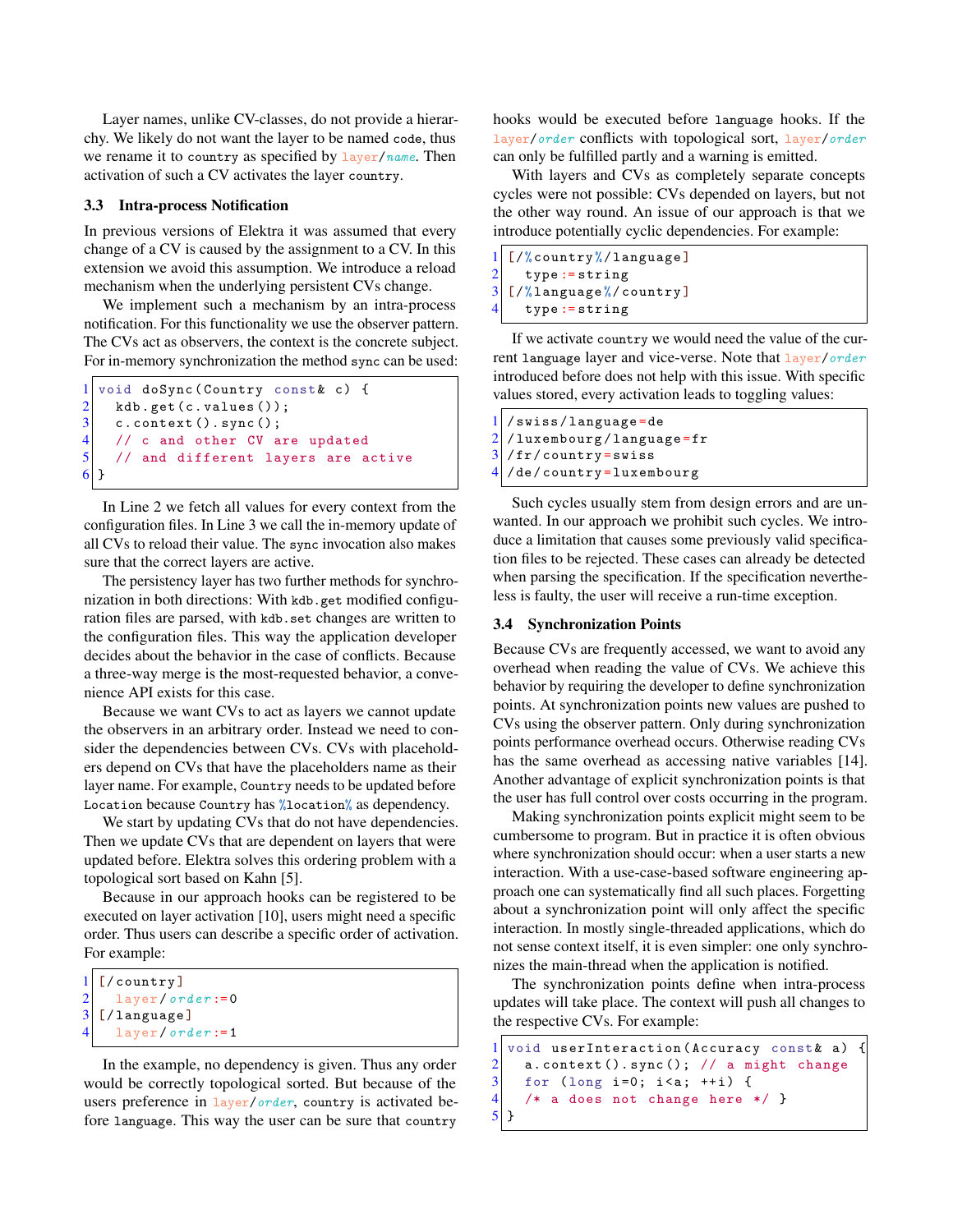In the example above, we introduce a synchronization point in Line 2. All mentioned reloading features only happen during this invocation. The contextual value a is not modified by context changes or changes of persistent CVs at other places. This means, that the programmer can be sure that a is not changed during the loop starting on Line 3.

#### 3.5 Assignment

Another property of our approach is that after an initial activation, every (de)activation can occur via changing the values of CVs:

```
1 void assignLanguage (Language & lang) {
2 lang.context().activate(lang);
 3 lang = ";
 4 // layer lang deactivated
 5 lang = "spanish";
 \begin{array}{c|c} 6 & // \text{ layer switch to spanish} \\ \hline 7 & \text{ lang.context}(), \text{deactivate} \end{array}lang.context().deactivate(lang);
 8 lang = "english";
9 // layer still deactivated
10 }
```
The precondition that layers are influenced via assignments is fulfilled in Line 2. In Line 3 we see an assignment to an empty string. Layers with an empty value influence CVs in the same way as deactivated layers. But only after explicit deactivation in Line 7, changes of the CV lang do not influence other CVs anymore.

Synchronization via sync activate or deactivate layers in the same way as the assignment does. One can think of sync as correctly ordered assignment of every CV.

#### 3.6 Inter-process Notification

Because of diverse requirements we took care that Elektra follows very modular design principles [\[9,](#page-7-7) [12\]](#page-7-8). The inter-process notification requirements differ from system to system. We decided to implement inter-process notification in plugins.

Whenever a process modifies the underlying configuration files plugins take care of notification. It is trivial to include notification mechanism that already implement a message bus. In the plugin you only have to publish the message without any further concerns. In every interested process one has to implement a listener that fetches the updated configuration. After every thread has passed a synchronization point, the application is fully updated to the new configuration.

Implementing an inter-process notification without a message bus is more challenging. Nevertheless such an endeavor is useful for legacy applications. Notification via signals are very popular because they are part of C89 and POSIX.

The idea is that every process using Elektra registers its process identifications (PIDs) at startup. Whenever configuration files change, a plugin sends a signal to all registered PIDs. Within individual applications one has to install a signal handler. The signal handler is limited to atomic changes. Thus it can only flag that such an event occurred and other threads can pickup the changes later.

The update to current persistent CVs themselves is via kdb.get as shown before. On conflicts Elektra usually uses a three-way merge to not lose data on concurrent updates of other processes.

# <span id="page-4-0"></span>4. Evaluation

We benchmarked Elektra on a hp $\mathcal{B}$  EliteBook 8570w using the central processor unit (CPU) Intel<sup>®</sup> Core<sup>™</sup> i7-3740QM with 4 cores @ 2.70GHz. The operating system was Debian GNU/Linux Jessy 8.4 amd64. We used the compiler gcc 4.9.2-10.

#### 4.1 Microbenchmarks

We start with microbenchmarks that measure the cost of different synchronization methods. As we see hard coded in the code snippets below, we used 1000 iterations. We only show the mean value of the 11 measurements we did for every microbenchmark. We created four microbenchmarks for each line in Figure [1.](#page-5-0) We designed the microbenchmarks in a way that they are valuable for the decision when which activation strategy should be used. First we start to explain the individual microbenchmarks, then discuss the results. For all four microbenchmarks we will use the same setup:

```
\begin{array}{c|c} 1 & \text{Context} & c; \\ 2 & \text{Timer} & t: \end{array}Timer t;
3 CV tcv;
```
The first test, called benchmarkActivate, measures activation with layers. In Line 2 we start the measurement and stop it at Line 10. In lines 5-7 the relevant action takes place. In Line 8 another contextual value gets accessed to avoid too aggressive compiler optimizations. Note that reading Elektra CVs is without any overhead compared to access of native variables, so the Line 8 does not influence the benchmark measurable:

```
void benchmarkActivate (CV & cv) {
\begin{array}{c} 2 \\ 3 \end{array} t.start ();<br>3 for (long i
     for (long i = 0; i < 1000; +i)
4 {
5 if (n>0) c.activate < Layer0 > ();
6 / / / ...7 if (n>N) c.activate <LayerN>();
8 x \hat{=} tcv + tcv;
9 }
10 t.stop ();
11}
```
In the second microbenchmark (benchmarkActivateCV), we used the CV-activation feature introduced in this paper. In the relevant lines 5 to 7, we now have activation of 0 to N CVs. In this benchmark, activation of layers only happens implicitly. Note that again the numbers of activations increase with the number of CVs: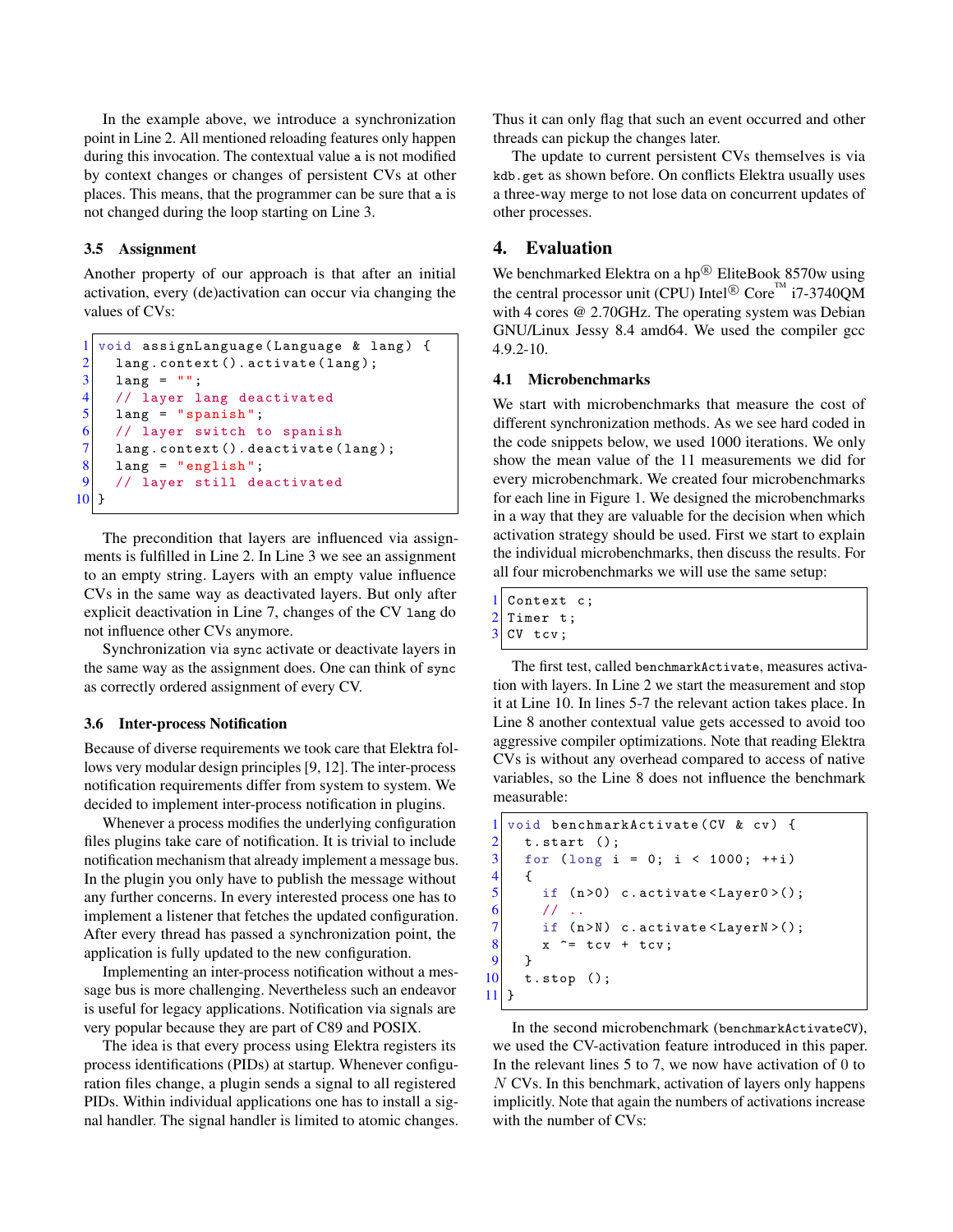```
1 void benchmarkActivateCV (vector < CV > & cv ) {
\begin{array}{c|c} 2 & t . start & (); \\ 3 & for & (long i) \end{array}for (long i = 0; i < 1000; +i)
\frac{4}{5}if (n>0) c. activate (cv [0]);
6 / / /..
 7 if (n>N) c. activate (cv[N]);
8 x \sim tcv + tcv;
9 }
10 t.stop ();
11 }
```
As third benchmark, we used the sync feature introduced in this paper. The synchronization in Line 6 will synchronize all N different CVs. In this benchmark we do not reload from persistent storage. Nevertheless, the implementation must recalculate every activation of every CV.

```
1 void benchmarkSync (vector < CV > & cv) {
2 // cv contains 0 \ldots n-1 CVs
 3 t.start ();
4 for (long i = 0; i < 1000; ++i)
 5 {
\begin{array}{c} 6 \\ 7 \end{array} c.sync();
        x \stackrel{\frown}{=} \text{tcv + tcv};
 8 }
 9 t.stop ();
10 }
```
In the last microbenchmark, we fully reload configuration files from disk. The challenge of this benchmark is an optimization of Elektra. The operation to fetch data from persistent storage would not reload without changes. Thus we used for every iteration a different handle to fetch from persistent storage (lines 2 and 3). This ensures that the configuration file is actually reread:

```
1 void benchmarkReload (vector < CV > & cv) {
2 \times vector < kdb :: KDB > kdb;
3 kdb. resize (1000);
4 t.start ();
5 for (long i = 0; i < 1000; ++i)
\frac{6}{7}kdb [i] . get (c. values () , "/ test");8 c. sync();
9 x \sim tcv + tcv;
10 }
11 t.stop ();
12 }
```
We see in Figure [1](#page-5-0) that the overhead increases linearly the more CVs or layers are involved. More flexible activation scenarios are more expensive. Especially, reloading from configuration files introduces a relatively large, but constant, offset. Note that we used a text configuration file parser.

### 4.2 Case Study

In a case study we implemented a web server that outputs localized HTML pages. Remote users can connect to the



<span id="page-5-0"></span>Figure 1. Comparison of 1000 iterations in four setups: by using reloading from persistent storage (reload), syncing all CVs in memory (sync), activation of CVs (activate CV), and only switching layers (activate). We vary the number of activations or CVs.

web server that is installed on an embedded device. For localization and session handling the web server heavily relies on CVs. Because of the features CVs provide, these parts were trivial to implement. Additionally the web server works together with context sensors that modify persistent CVs. For example, one sensor detected motion.

During implementation we found CVs very useful. The specification file was 87 lines and contained 17 CVs. From this specification file 3623 lines of code defining all CVs as classes in one large hierarchy were generated. The boilerplate code (lines 1 to 10) left to write is minimal:

```
1 #include <kdbenvironment.hpp>
2 \nmid#include <kdbparse.hpp>
3 Coordinator c;
4 using namespace kdb;
5 int main (int argc, char ** argv) {
6 KeySet ks ;
7 ThreadContext tc(c);
8 parseConfigfiles (ks);
9 parseCommandline (ks, argc, argv);
10 Environment env (ks, tc);
11 // the rest of the program. e.g.:
12 visit (env. person);
13}
```
In Line 12 we see how we can access CVs in the hierarchy. We call the function we defined earlier in the paper.

For the benchmark we created one additional thread. In the thread the web server periodically syncs with persistent changes in the same way as benchmarkReload does. We found out that beginning with 2200 requests/seconds the reply/seconds did not increase significantly anymore. To measure if context changes influence the functionality of the web server we used httperf on the same machine l: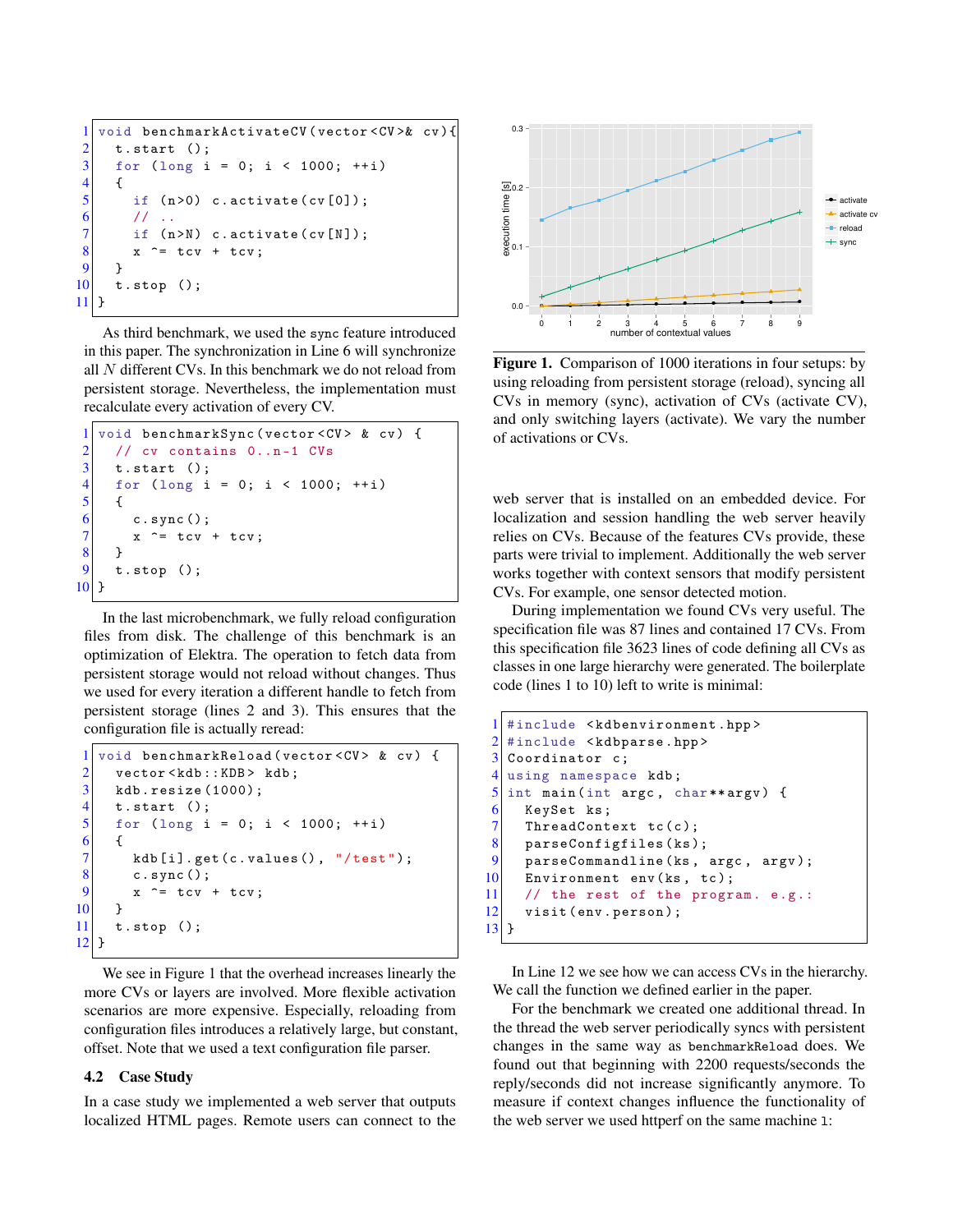

<span id="page-6-2"></span>Figure 2. Request/reply rate of a web server. The sync time is a sleep interval in milliseconds to wait for the next synchronization with persistent CVs.

As you see in Figure [2](#page-6-2) the sync rate barely has influence on the request and replies the web server can deliver. Only at sync rates below 3 ms there is an effect. A possible explanation is that other CPU cores can compensate easily as long as the required lock during sync does not dominate. Timeouts of requests were nearly always 0 except for sync rates of about 3 ms or when influencing the setup. We see that Elektra can be practically used for embedded applications and that the number of context changes only has minimal effect, even across applications.

# <span id="page-6-0"></span>5. Related Work

Löwis et al. [\[18\]](#page-7-9) also implemented CVs. They call them context variables. Their layer activation (they call it binding of CVs) requires the programmer to explicitly declare layers. Thus their approach is very similar to previous versions of Elektra and would benefit from the approach described here.

Kamina et al. [\[6\]](#page-7-2) proposed a generalized activation mechanism based on contexts and subscribers. Their implicit activation, however, has severe impact on the performance.

Very early work (1979) on contextual values is done by Asirelli et al. [\[1\]](#page-7-10). Their contextual values are depending on state. We could not find specific information, but their system may have achieved something similar to Elektra. Different from Elektra, they use context-value pairs which do not encode variability information in their keys. Montangero et al. [\[8\]](#page-7-11) described garbage collection techniques for CVs.

Wang et al. [\[19\]](#page-7-12) proposed a new metric useful for testing context-aware applications. Information present in the specification of Elektra helps to improve testing, too.

Elmongui et al. [\[3\]](#page-7-13) described context-aware DBMS. Because Elektra focuses on persisting CVs the approaches seem to be complementary: Such query languages could be an extension for some use cases of Elektra.

We also proposed to move the context awareness to a key-value database [\[13\]](#page-7-14). Using interception techniques, unmodified applications were made more context aware.

Mens et al. [\[7\]](#page-7-15) created a taxonomy of context-aware software variability approaches. They explicitly mention the execution environment to be an important source for context. Based on the taxonomy, Elektra has a closed form of variability, when only the values of CVs can change. Then changes of behavior are limited to the code already present in the program. Elektra has its focus on contextual (not context) features. Elektra uses an one-branch context tree: Without placeholders CVs are automatically non-contextaware configuration items. Additionally, Elektra supports programmer-declared dependencies.

Umuhoza et al. [\[17\]](#page-7-16) compared different ways for code generations on mobile development. Their methods do not have specific support for context.

Williams et al. [\[20\]](#page-7-17) and Biegel et al. [\[2\]](#page-7-18) presented frameworks for development of context-aware applications. ContextPhone [\[15\]](#page-7-19) is a further prototyping platform for contextaware mobile applications. Their approaches focus on developing context sensors, which complements our approach.

# <span id="page-6-1"></span>6. Conclusion

In this paper we presented the idea to use persistent contextual values (CVs) as information source whether layers are active. We discussed several benefits and limitations of the approach: (1) The activations themselves take context into account. (2) Persistent CVs can be used to synchronize layers across different applications in different programming languages.

The approach simplifies taking current context into account and sharing context with other applications. Furthermore it provides support for individual customization. Endusers can add or redefine configuration in specific context.

In the benchmarks, we showed that activation of CVs is not much more expensive than original layer-activation. Synchronization of all CVs with configuration files, however, is more costly. Luckily, the overhead is only constant. In a real-world benchmark we showed that the sync rate barely has an influence in a web-server setup.

Our contributions are:

- 1. This combination of performance, context awareness and customization is unique to our approach.
- 2. Elektra enables programmers to use CVs with code generation in multi-threaded and multi-process applications. CVs can even be shared across applications.
- 3. Our implementation is free software and can be downloaded from <http://www.libelektra.org>. It supports mobile development in C++, Java and other languages.
- 4. In a case study we described our experience with mobile development, and analyzed the performance in microbenchmarks and with a web server.